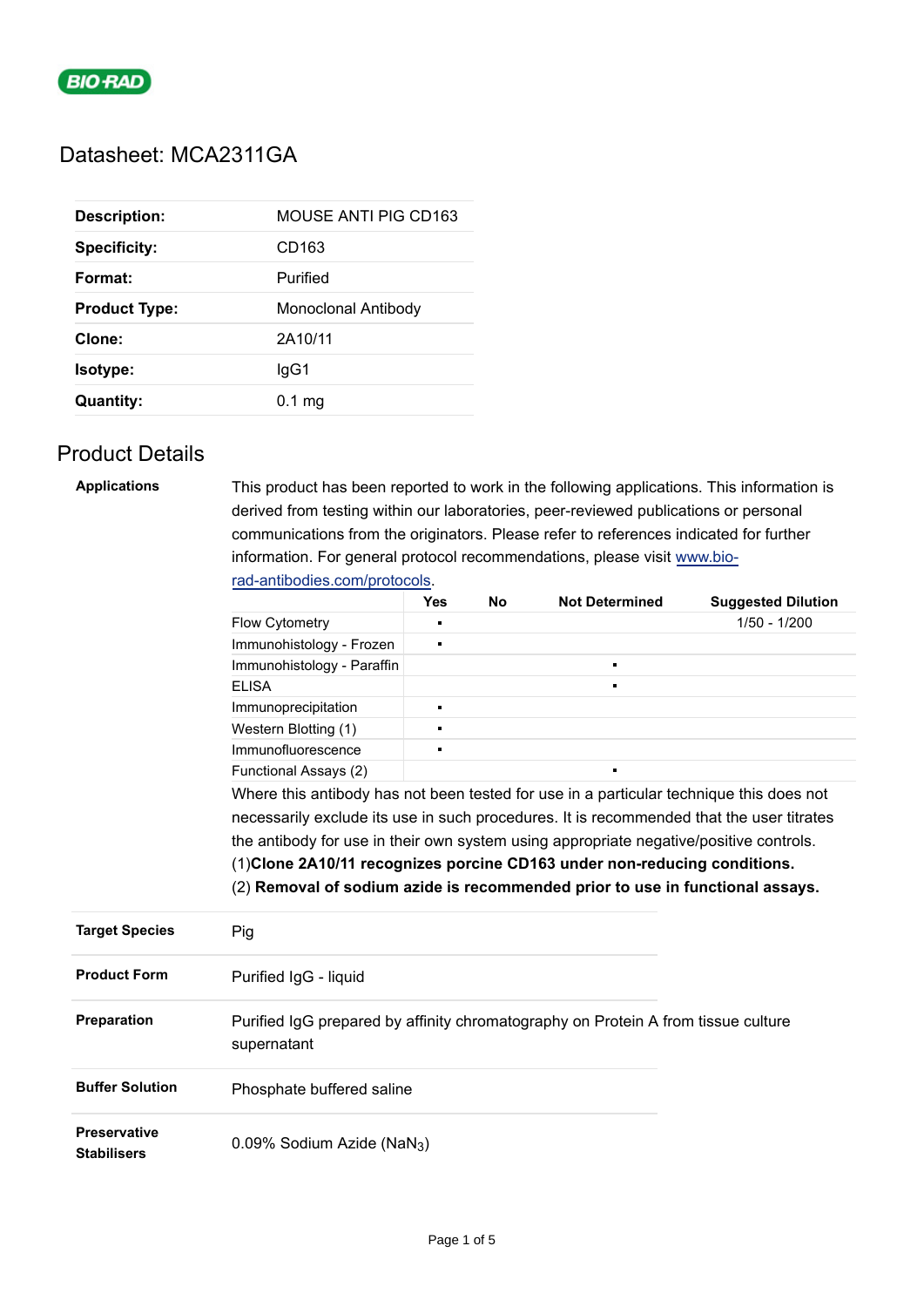| <b>Carrier Free</b>                      | Yes                                                                                                                                                                                                                                                                                                                                                                                                                                                                                                                                                                                                                                                                                                                                                                                                                                                                                                                                                     |  |
|------------------------------------------|---------------------------------------------------------------------------------------------------------------------------------------------------------------------------------------------------------------------------------------------------------------------------------------------------------------------------------------------------------------------------------------------------------------------------------------------------------------------------------------------------------------------------------------------------------------------------------------------------------------------------------------------------------------------------------------------------------------------------------------------------------------------------------------------------------------------------------------------------------------------------------------------------------------------------------------------------------|--|
| Approx. Protein<br><b>Concentrations</b> | IgG concentration 1.0 mg/ml                                                                                                                                                                                                                                                                                                                                                                                                                                                                                                                                                                                                                                                                                                                                                                                                                                                                                                                             |  |
| Immunogen                                | Porcine alveolar macrophages.                                                                                                                                                                                                                                                                                                                                                                                                                                                                                                                                                                                                                                                                                                                                                                                                                                                                                                                           |  |
| <b>External Database</b><br>Links        | <b>UniProt:</b><br>Q2VL90<br><b>Related reagents</b>                                                                                                                                                                                                                                                                                                                                                                                                                                                                                                                                                                                                                                                                                                                                                                                                                                                                                                    |  |
|                                          | <b>Entrez Gene:</b><br>397031<br>CD163<br><b>Related reagents</b>                                                                                                                                                                                                                                                                                                                                                                                                                                                                                                                                                                                                                                                                                                                                                                                                                                                                                       |  |
| <b>Synonyms</b>                          | M130                                                                                                                                                                                                                                                                                                                                                                                                                                                                                                                                                                                                                                                                                                                                                                                                                                                                                                                                                    |  |
| <b>Fusion Partners</b>                   | Spleen cells from immunised BALB/c mice were fused with cells of the X63-Ag.8.653<br>myeloma cell line.                                                                                                                                                                                                                                                                                                                                                                                                                                                                                                                                                                                                                                                                                                                                                                                                                                                 |  |
| <b>Specificity</b>                       | Mouse anti Pig CD163 antibody, clone 2A10/11 recognises porcine CD163, a ~120 kDa<br>single pass type 1 transmembrane cell surface glycoprotein expressed on cells of the<br>monocyte/macrophage lineage. The expression levels of CD163 vary during the course of<br>macrophage differentiation. The highest levels of CD163 expression are found on tissue<br>macrophages but bone marrow derived cells are CD163 negative. Expression of CD163<br>on peripheral blood monocytes varies between about 5% and 50% depending on the<br>donor (Sanchez et al. 1999).                                                                                                                                                                                                                                                                                                                                                                                     |  |
|                                          | Mouse anti Pig CD163, clone 2A10/11 is reported to inhibit both African swine fever<br>infection and viral particle binding to alveolar macrophages in a dose-dependent manner<br>(Sanchez-Torres et al. 2003).                                                                                                                                                                                                                                                                                                                                                                                                                                                                                                                                                                                                                                                                                                                                         |  |
| <b>Flow Cytometry</b>                    | Use 10ul of the suggested working dilution to 1x10 <sup>6</sup> cells in 100ul.                                                                                                                                                                                                                                                                                                                                                                                                                                                                                                                                                                                                                                                                                                                                                                                                                                                                         |  |
| <b>Western Blotting</b>                  | Clone 2A10/11 detects a band of approximately 120kD in alveolar macrophage cell<br>lysates under non-reducing conditions.                                                                                                                                                                                                                                                                                                                                                                                                                                                                                                                                                                                                                                                                                                                                                                                                                               |  |
| <b>References</b>                        | 1. Yang, P. et al. (2002) Immune cells in the porcine retina: distribution, characterization<br>and morphological features. Invest Ophthalmol Vis Sci. 43 (5): 1488-92.<br>2. Thacker, E. et al. (2001) Summary of workshop findings for porcine myelomonocytic<br>markers. Vet Immunol Immunopathol. 80 (1-2): 93-109.<br>3. Sánchez-Torres, C. et al. (2003) Expression of porcine CD163 on<br>monocytes/macrophages correlates with permissiveness to African swine fever infection.<br>Arch Virol. 148 (12): 2307-23.<br>4. Gómez del Moral M et al. (1999) African swine fever virus infection induces tumor<br>necrosis factor alpha production: implications in pathogenesis. J Virol. 73 (3): 2173-80.<br>5. De Baere, M.I. et al. (2012) Interaction of the European genotype porcine reproductive<br>and respiratory syndrome virus (PRRSV) with sialoadhesin (CD169/Siglec-1) inhibits<br>alveolar macrophage phagocytosis. Vet Res. 43: 47. |  |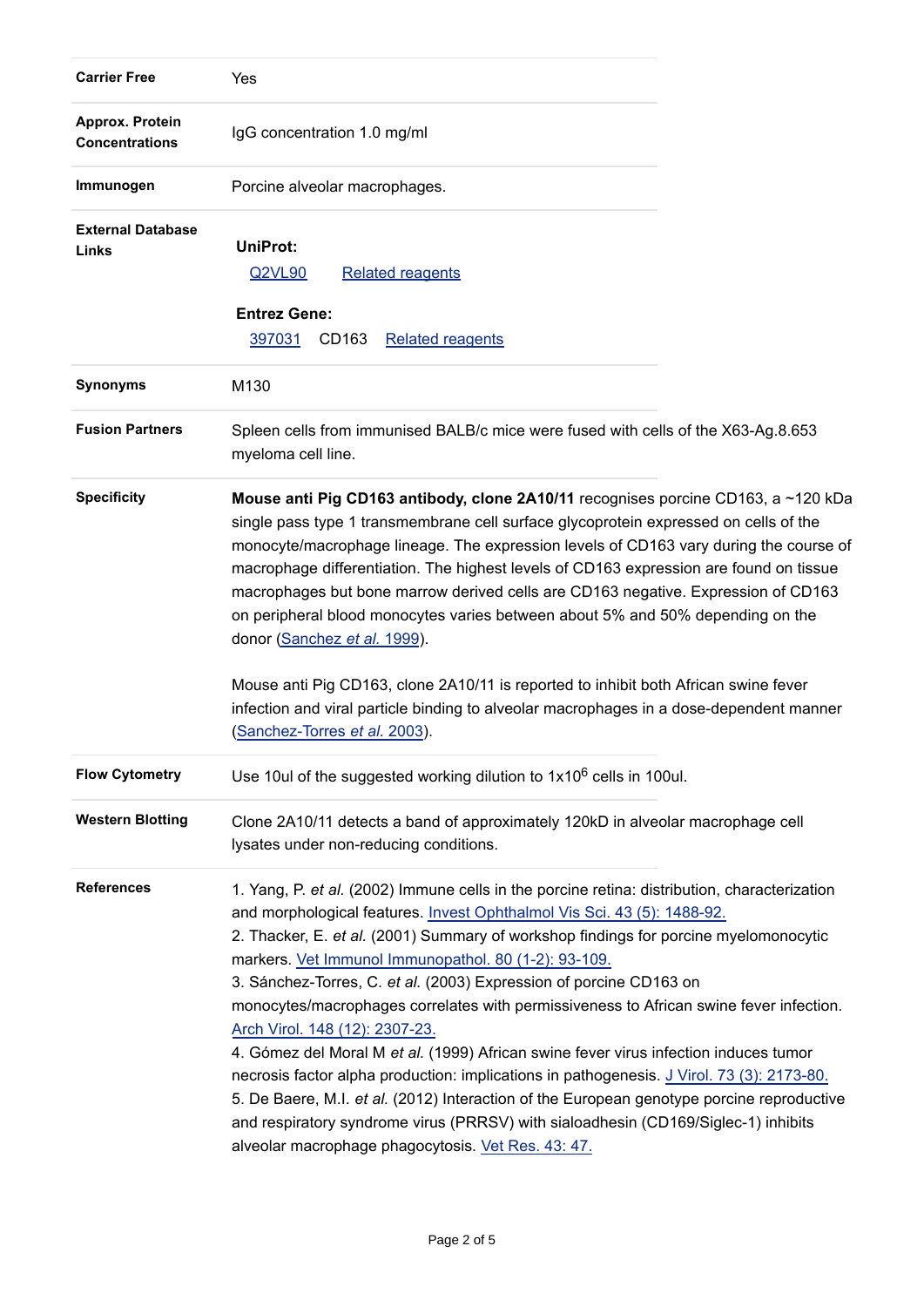6. Prather, R.S. *et al.* (2013) An Intact Sialoadhesin (Sn/SIGLEC1/CD169) Is Not Required for Attachment/Internalization of the Porcine Reproductive and Respiratory Syndrome Virus. [J Virol. 87: 9538-46.](http://www.ncbi.nlm.nih.gov/pubmed/23785195)

7. Delrue, I. *et al.* (2010) Susceptible cell lines for the production of porcine reproductive and respiratory syndrome virus by stable transfection of sialoadhesin and CD163. [BMC](http://www.ncbi.nlm.nih.gov/pubmed/20587060) Biotechnol. 10: 48.

8. Katchman, H. *et al.* (2008) Embryonic porcine liver as a source for transplantation: advantage of intact liver implants over isolated hepatoblasts in overcoming homeostatic inhibition by the quiescent host liver. [Stem Cells. 26: 1347-55.](http://www.ncbi.nlm.nih.gov/pubmed/18339772)

9. Moreno, S.*et al.* (2010) Porcine monocyte subsets differ in the expression of CCR2 and in their responsiveness to CCL2. [Vet Res. 41: 76.](http://www.ncbi.nlm.nih.gov/pubmed/20670605)

10. Ondrackova, P. *et al.* (2010) Porcine mononuclear phagocyte subpopulations in the lung, blood and bone marrow: dynamics during inflammation induced by *Actinobacillus pleuropneumoniae*. [Vet Res. 41: 64.](http://www.ncbi.nlm.nih.gov/pubmed/20519113)

11. Urbieta Caceres, V.H. *et al.* (2011) Early experimental hypertension preserves the myocardial microvasculature but aggravates cardiac injury distal to chronic coronary artery obstruction. [Am J Physiol Heart Circ Physiol. 300: H693-701.](http://www.ncbi.nlm.nih.gov/pubmed/21131477)

12. Das, P.B. *et al.* (2010) The minor envelope glycoproteins GP2a and GP4 of porcine reproductive and respiratory syndrome virus interact with the receptor CD163. [J Virol. 84:](http://www.ncbi.nlm.nih.gov/pubmed/19939927) 1731-40.

13. Gimeno, M. *et al.* (2011) Cytokine profiles and phenotype regulation of antigen presenting cells by genotype-I porcine reproductive and respiratory syndrome virus isolates. [Vet Res. 42: 9.](http://www.ncbi.nlm.nih.gov/pubmed/21314968)

14. Costa-Hurtado, M. *et al.* (2013) Changes in macrophage phenotype after infection of pigs with Haemophilus parasuis strains with different levels of virulence. [Infect Immun. 81](http://www.ncbi.nlm.nih.gov/pubmed/23589574) (7): 2327-33.

15. Ma, H. *et al.* (2016) Crystal Structure of the Fifth Scavenger Receptor Cysteine-Rich Domain (SRCR5) from Porcine CD163 Reveals an Important Residue Involved in Porcine Reproductive and Respiratory Syndrome Virus Infection. [J Virol. pii: JVI.01897-16. \[Epub](http://www.ncbi.nlm.nih.gov/pubmed/27881657) ahead of print]

16. Popescu, L. *et al.* (2017) Genetically edited pigs lacking CD163 show no resistance following infection with the African swine fever virus isolate, Georgia 2007/1. [Virology. 501:](http://www.ncbi.nlm.nih.gov/pubmed/27898335) 102-6.

17. Stenfeldt, C. *et al.* (2014) Morphologic and phenotypic characteristics of myocarditis in two pigs infected by foot-and mouth disease virus strains of serotypes O or A. [Acta Vet](http://www.ncbi.nlm.nih.gov/pubmed/25015718) Scand. 56: 42.

18. Sang, Y. *et al.* (2014) Antiviral Regulation in Porcine Monocytic Cells at Different Activation States. [J Virol. pii: JVI.01714-14.](http://www.ncbi.nlm.nih.gov/pubmed/25056886)

19. Haslauer, C.M. *et al.* (2014) Gene expression of catabolic inflammatory cytokines peak before anabolic inflammatory cytokines after ACL injury in a preclinical model. [J Inflamm](http://www.ncbi.nlm.nih.gov/pubmed/25400511) (Lond). 11 (1): 34.

20. Kyrova K *et al.* (2014) The response of porcine monocyte derived macrophages and dendritic cells to *Salmonella typhimurium* and lipopolysaccharide. [BMC Vet Res. 10: 244.](http://www.ncbi.nlm.nih.gov/pubmed/25270530)

21. Le Luduec, J.B. *et al.* (2016) Intradermal vaccination with un-adjuvanted sub-unit vaccines triggers skin innate immunity and confers protective respiratory immunity in domestic swine. [Vaccine. 34 \(7\): 914-22.](http://www.ncbi.nlm.nih.gov/pubmed/26768129)

22. Zhang, L. *et al.* (2016) Developing a Triple Transgenic Cell Line for High-Efficiency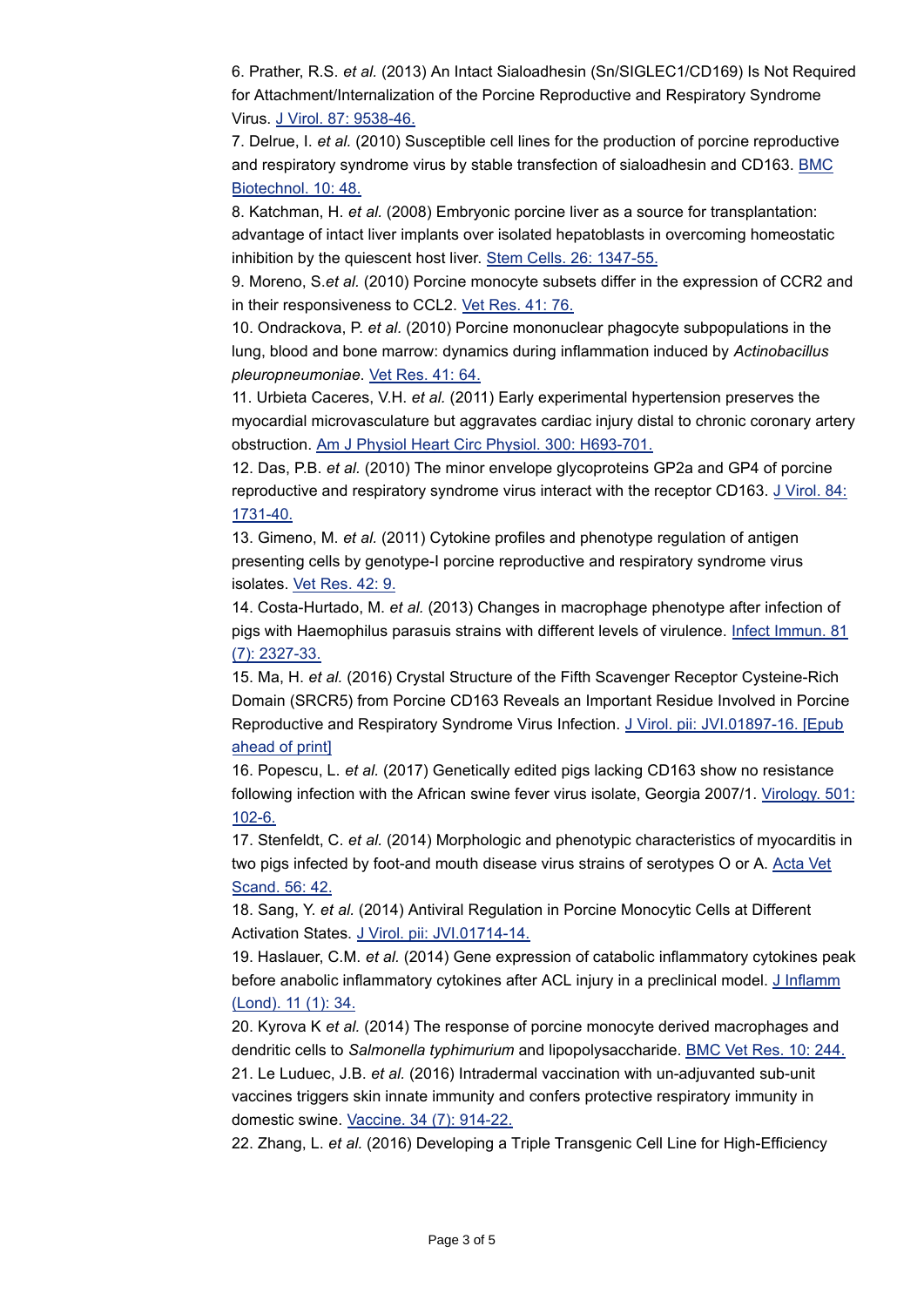Porcine Reproductive and Respiratory Syndrome Virus Infection. [PLoS One. 11 \(5\):](http://www.ncbi.nlm.nih.gov/pubmed/27182980) e0154238.

23. Gu, M.J. *et al.* (2016) Barrier protection via Toll-like receptor 2 signaling in porcine intestinal epithelial cells damaged by deoxynivalnol. [Vet Res. 47: 25.](http://www.ncbi.nlm.nih.gov/pubmed/26857454)

24. Li, H. *et al.* (2015) Function of CD163 fragments in porcine reproductive and respiratory syndrome virus infection. [Int J Clin Exp Med. 8 \(9\): 15373-82.](http://www.ncbi.nlm.nih.gov/pubmed/26629026)

25. Deloizy, C. *et al.* (2016) Expanding the tools for identifying mononuclear phagocyte subsets in swine: Reagents to porcine CD11c and XCR1. [Dev Comp Immunol. 65: 31-40.](http://www.ncbi.nlm.nih.gov/pubmed/27345169) 26. Kapetanovic, R. *et al.* (2012) Pig bone marrow-derived macrophages resemble human macrophages in their response to bacterial lipopolysaccharide. [J Immunol. 188: 3382-94.](http://www.ncbi.nlm.nih.gov/pubmed/22393154) 27. Westover, A.J. *et al.* (2016) An Immunomodulatory Device Improves Insulin Resistance in Obese Porcine Model of Metabolic Syndrome. [J Diabetes Res. 2016:](http://www.ncbi.nlm.nih.gov/pubmed/27819007)

#### 3486727.

28. Contreras, G.A. *et al.* (2016) Adipose tissue remodeling in late-lactation dairy cows during feed-restriction-induced negative energy balance. [J Dairy Sci. 99 \(12\): 10009-21.](http://www.ncbi.nlm.nih.gov/pubmed/27720147) 29. Garba, A. *et al.* (2017) Immortalized porcine mesenchymal cells derived from nasal mucosa, lungs, lymph nodes, spleen and bone marrow retain their stemness properties and trigger the expression of siglec-1 in co-cultured blood monocytic cells [PLOS ONE. 12](http://dx.doi.org/10.1371/journal.pone.0186343) (10): e0186343.

30. Singleton, H. *et al.* (2016) Establishing Porcine Monocyte-Derived Macrophage and Dendritic Cell Systems for Studying the Interaction with PRRSV-1. [Front Microbiol. 7: 832.](http://www.ncbi.nlm.nih.gov/pubmed/27313573) 31. Li, L. *et al.* (2017) Generation of murine macrophage-derived cell lines expressing porcine CD163 that support porcine reproductive and respiratory syndrome virus infection. [BMC Biotechnol. 17 \(1\): 77.](http://www.ncbi.nlm.nih.gov/pubmed/29121904)

32. Wu, X. *et al.* (2018) Establishment and Characterization of a High and Stable Porcine CD163-Expressing MARC-145 Cell Line. [Biomed Res Int. 2018: 4315861.](http://www.ncbi.nlm.nih.gov/pubmed/29682543)

33. Burkard, C. *et al.* (2017) Precision engineering for PRRSV resistance in pigs: Macrophages from genome edited pigs lacking CD163 SRCR5 domain are fully resistant to both PRRSV genotypes while maintaining biological function. [PLoS Pathog. 13 \(2\):](http://www.ncbi.nlm.nih.gov/pubmed/28231264) e1006206.

34. Sautter, C.A. *et al.* (2018) Phenotypic and functional modulations of porcine macrophages by interferons and interleukin-4. [Dev Comp Immunol. 84: 181-92.](http://www.ncbi.nlm.nih.gov/pubmed/29408047) 35. Bacou, E. *et al.* (2017) β2-adrenoreceptor stimulation dampens the LPS-induced M1 polarization in pig macrophages. [Dev Comp Immunol. 76: 169-76.](http://www.ncbi.nlm.nih.gov/pubmed/28633932)

36. Li, P. *et al.* (2020) Susceptibility of porcine pulmonary microvascular endothelial cells to porcine reproductive and respiratory syndrome virus. [J Vet Med Sci. 82 \(9\): 1404-9.](http://www.ncbi.nlm.nih.gov/pubmed/32830156) 37. Pasternak, J.A. *et al.* (2019) Development and application of a porcine specific ELISA

for the quantification of soluble CD163. [Vet Immunol Immunopathol. 210: 60-7.](http://www.ncbi.nlm.nih.gov/pubmed/30947982) 38. Franzoni, G. *et al.* (2022) Analyses of the Impact of Immunosuppressive Cytokines on

Porcine Macrophage Responses and Susceptibility to Infection to African Swine Fever Viruses. [Pathogens. 11 \(2\): 166.](http://www.ncbi.nlm.nih.gov/pubmed/35215110)

39. Melgoza-González, A.E. *et al.* (2022) Antigen Targeting of Porcine Skin DEC205+ Dendritic Cells [Vaccines. 10 \(5\): 684.](http://dx.doi.org/10.3390/vaccines10050684)

Further Reading 1. Piriou-Guzylack, L. (2008) Membrane markers of the immune cells in swine: an update. [Vet Res. 39: 54.](http://www.ncbi.nlm.nih.gov/pubmed/18638439)